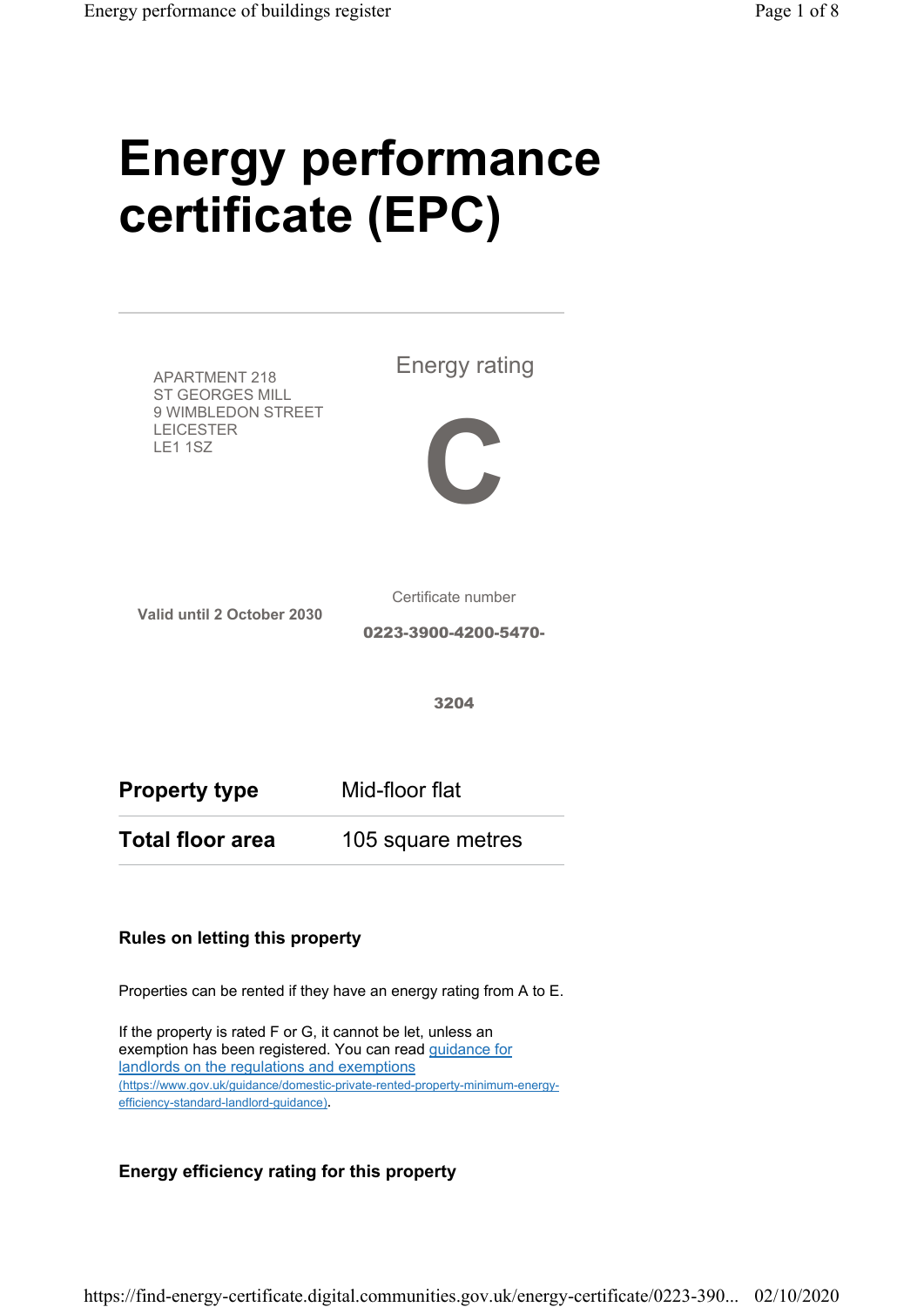This property's current energy rating is C. It has the potential to be B.

See how to improve this property's energy performance.



The graph shows this property's current and potential energy efficiency.

Properties are given a rating from A (most efficient) to G (least efficient).

Properties are also given a score. The higher this number, the lower your carbon dioxide (CO2) emissions are likely to be.

The average energy rating and score for a property in England and Wales are D (60).

#### Breakdown of property's energy performance

This section shows the energy performance for features of this property. The assessment does not consider the condition of a feature and how well it is working.

Each feature is assessed as one of the following:

- very good (most efficient)
- good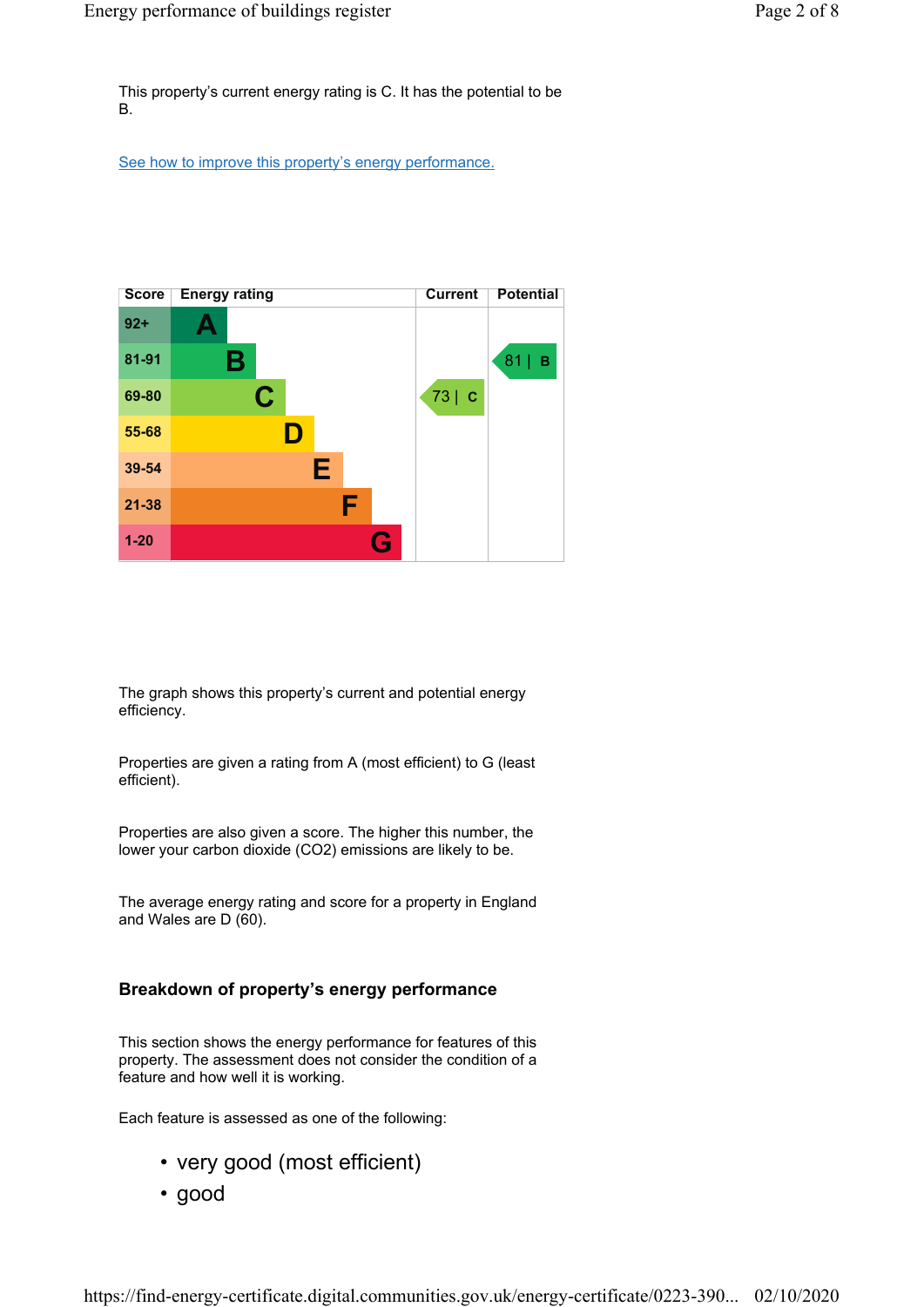- average
- poor
- very poor (least efficient)

When the description says 'assumed', it means that the feature could not be inspected and an assumption has been made based on the property's age and type.

| <b>Feature</b>          | <b>Description</b>                             | Rating       |
|-------------------------|------------------------------------------------|--------------|
| Wall                    | System built, as built, insulated<br>(assumed) | Good         |
| Window                  | Fully double glazed                            | Good         |
| Main heating            | Room heaters, electric                         | Very<br>poor |
| Main heating<br>control | Programmer and appliance<br>thermostats        | Good         |
| Hot water               | Electric immersion, off-peak                   | Poor         |
| Lighting                | Low energy lighting in 18% of<br>fixed outlets | Poor         |
| Roof                    | (another dwelling above)                       | N/A          |
| Floor                   | (another dwelling below)                       | N/A          |
| Secondary<br>heating    | None                                           | N/A          |

### Primary energy use

The primary energy use for this property per year is 184 kilowatt hours per square metre (kWh/m2).

#### What is primary energy use?

Primary energy use is a measure of the energy required for lighting, heating and hot water in a property. The calculation includes:

- the efficiency of the property's heating system
- power station efficiency for electricity
- the energy used to produce the fuel and deliver it to the property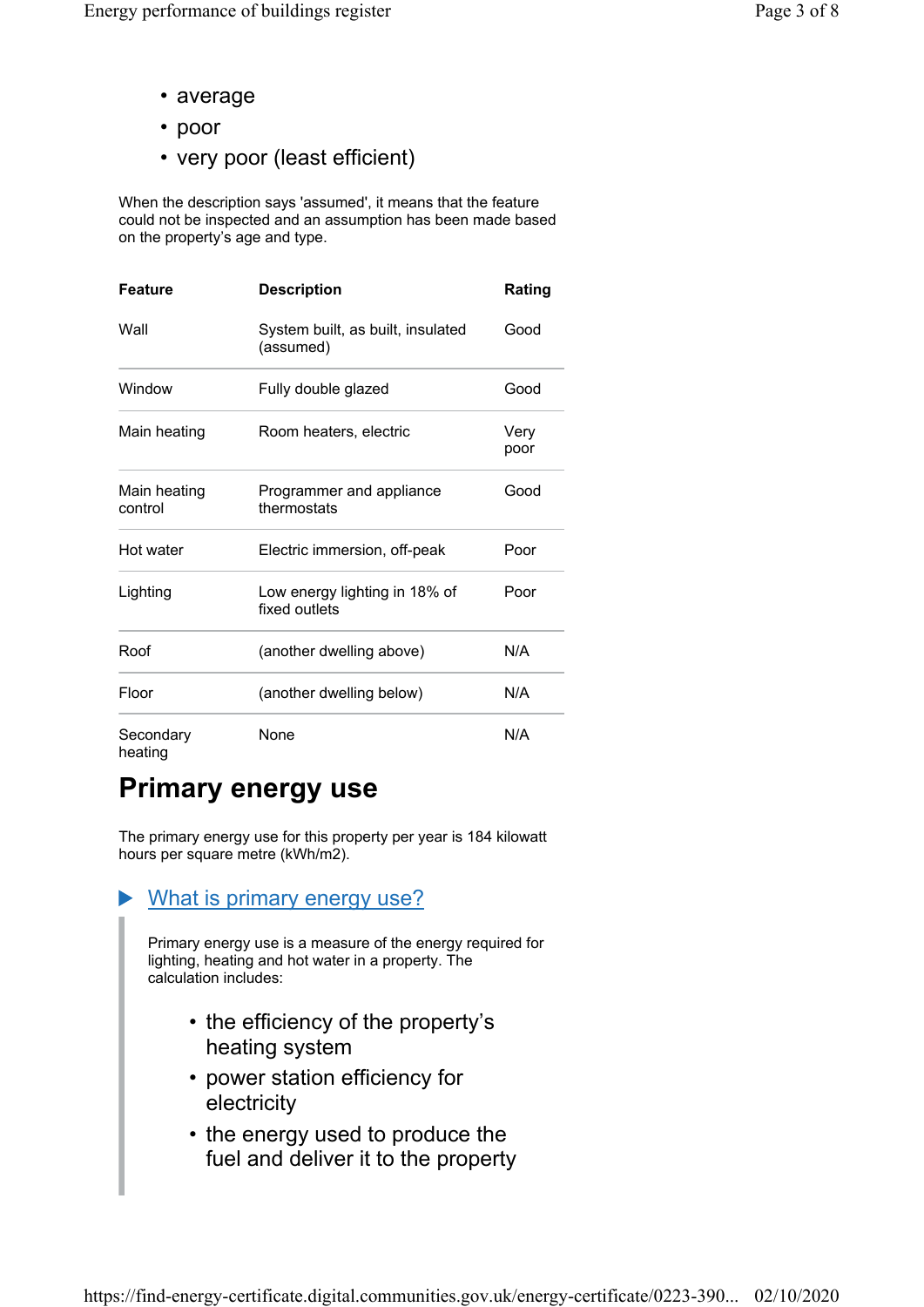#### Environmental impact of this property

One of the biggest contributors to climate change is carbon dioxide (CO2). The energy used for heating, lighting and power in our homes produces over a quarter of the UK's CO2 emissions.

| An average<br>household<br>produces        | 6 tonnes of CO <sub>2</sub> |
|--------------------------------------------|-----------------------------|
| This property<br>produces                  | 3.3 tonnes of CO2           |
| This property's<br>potential<br>production | 3.2 tonnes of CO2           |

By making the recommended changes, you could reduce this property's CO2 emissions by 0.1 tonnes per year. This will help to protect the environment.

Environmental impact ratings are based on assumptions about average occupancy and energy use. They may not reflect how energy is consumed by the people living at the property.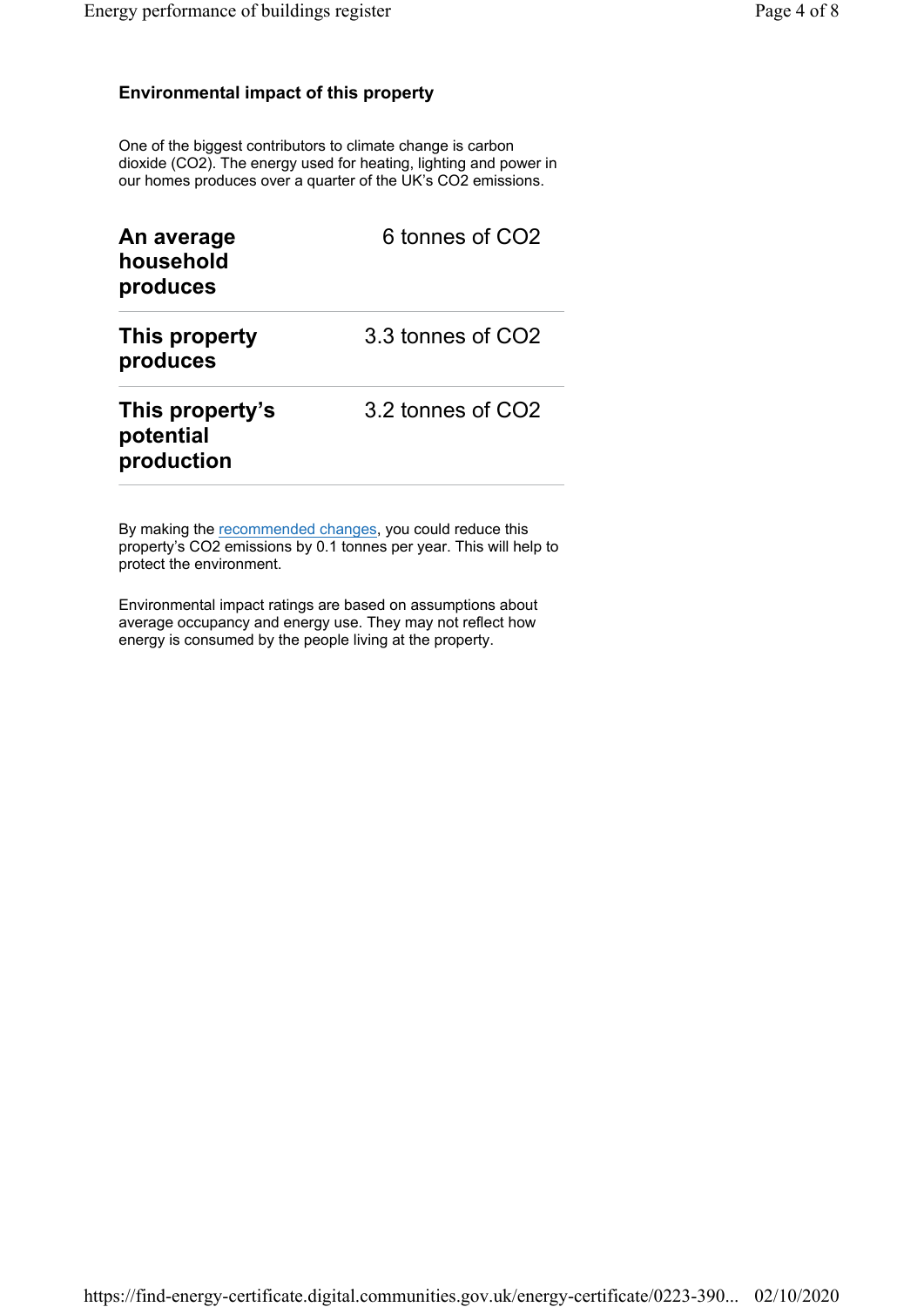### How to improve this property's energy performance

Making any of the recommended changes will improve this property's energy efficiency.

Potential energy rating

If you make all of the recommended changes, this will improve the property's energy rating and score from C (73) to B (81).



### What is an energy rating?

An energy rating shows a property's energy efficiency.

Properties are given a rating from A (most efficient) to G (least efficient).

Properties are also given a score. The higher this number, the lower your CO2 emissions are likely to be.

### Recommendation 1: Low energy lighting

Low energy lighting

| <b>Typical installation</b><br>cost                               | £135 |
|-------------------------------------------------------------------|------|
| <b>Typical yearly</b><br>saving                                   | £40  |
| <b>Potential rating</b><br>after carrying out<br>recommendation 1 | 74 C |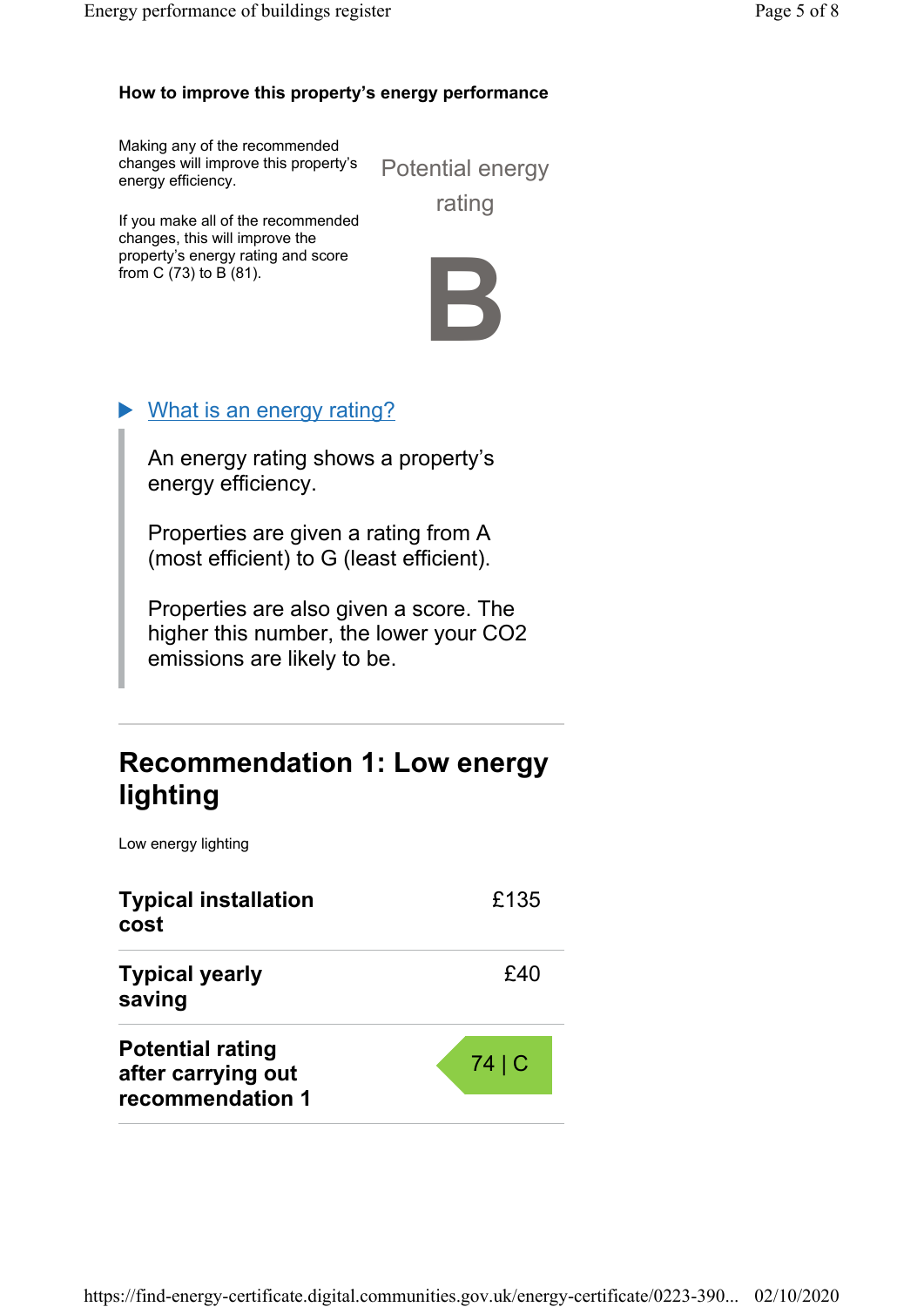### Recommendation 2: High heat retention storage heaters

High heat retention storage heaters

| <b>Typical installation</b><br>cost                                         | £1,200 - £1,800 |
|-----------------------------------------------------------------------------|-----------------|
| <b>Typical yearly</b><br>saving                                             | £186            |
| <b>Potential rating</b><br>after carrying out<br>recommendations<br>1 and 2 | $81$  B         |

# Paying for energy improvements

Find energy grants and ways to save energy in your home. (https://www.gov.uk/improve-energy-efficiency)

#### Estimated energy use and potential savings

The estimated cost shows how much the average household would spend in this property for heating, lighting and hot water. It is not based on how energy is used by the people living at the property.

The estimated saving is based on making all of the recommendations in how to improve this property's energy performance.

For advice on how to reduce your energy bills visit Simple Energy Advice (https://www.simpleenergyadvice.org.uk/).

### Heating use in this property

Heating a property usually makes up the majority of energy costs.

### Estimated energy used to heat this property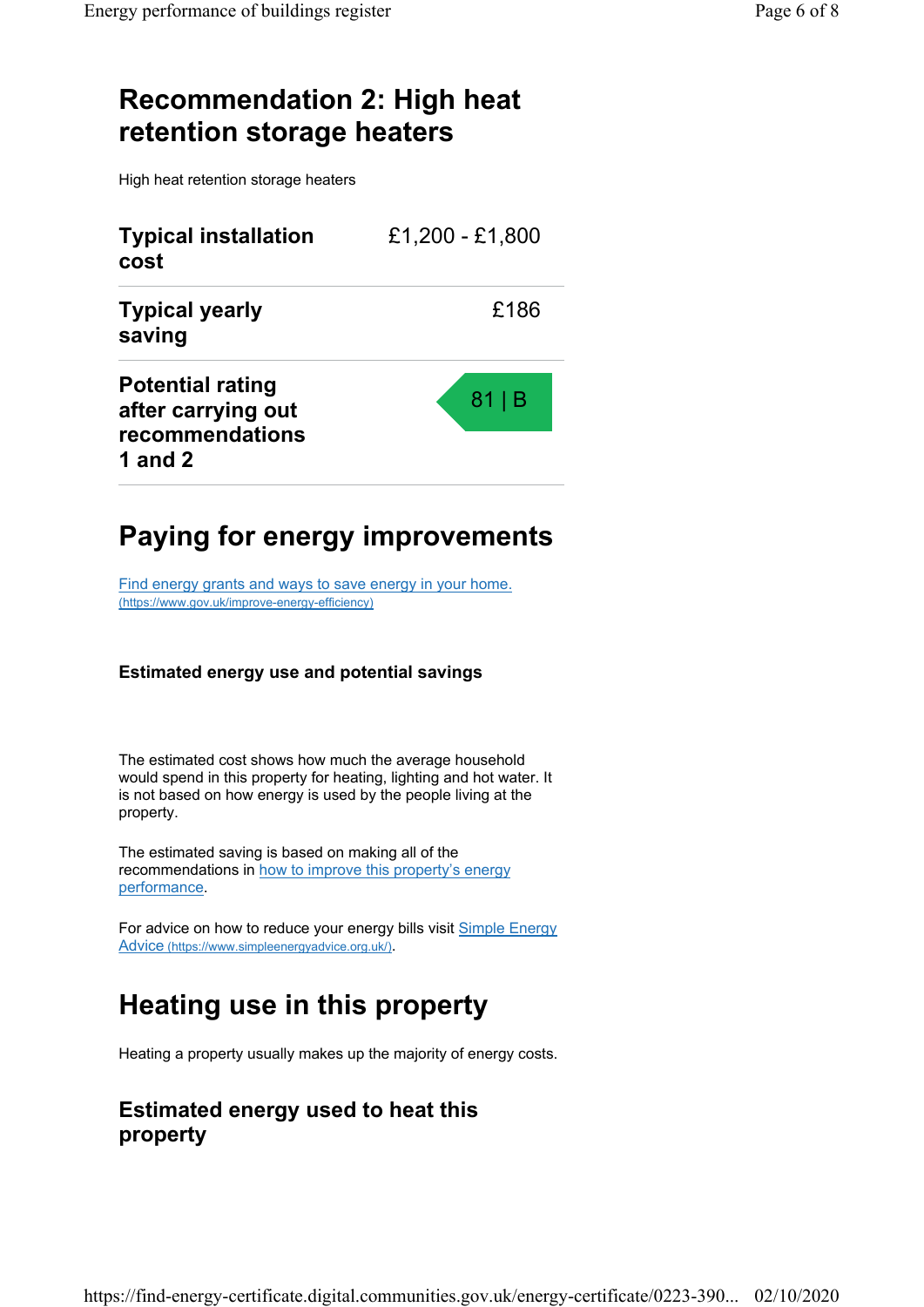### Potential energy savings by installing insulation

The assessor did not find any opportunities to save energy by installing insulation in this property.

You might be able to receive Renewable Heat Incentive payments (https://www.gov.uk/domestic-renewable-heat-incentive). This will help to reduce carbon emissions by replacing your existing heating system with one that generates renewable heat. The estimated energy required for space and water heating will form the basis of the payments.

#### Contacting the assessor and accreditation scheme

This EPC was created by a qualified energy assessor.

If you are unhappy about your property's energy assessment or certificate, you can complain to the assessor directly.

If you are still unhappy after contacting the assessor, you should contact the assessor's accreditation scheme.

Accreditation schemes are appointed by the government to ensure that assessors are qualified to carry out EPC assessments.

# Assessor contact details

| Assessor's name | <b>Thomas Lister</b> |
|-----------------|----------------------|
| Telephone       | 07595998084          |

### Accreditation scheme contact details

| <b>Accreditation</b><br>scheme | <b>Elmhurst Energy</b><br><b>Systems Ltd</b> |
|--------------------------------|----------------------------------------------|
| <b>Assessor ID</b>             | EES/018673                                   |
| <b>Telephone</b>               | 01455 883 250                                |